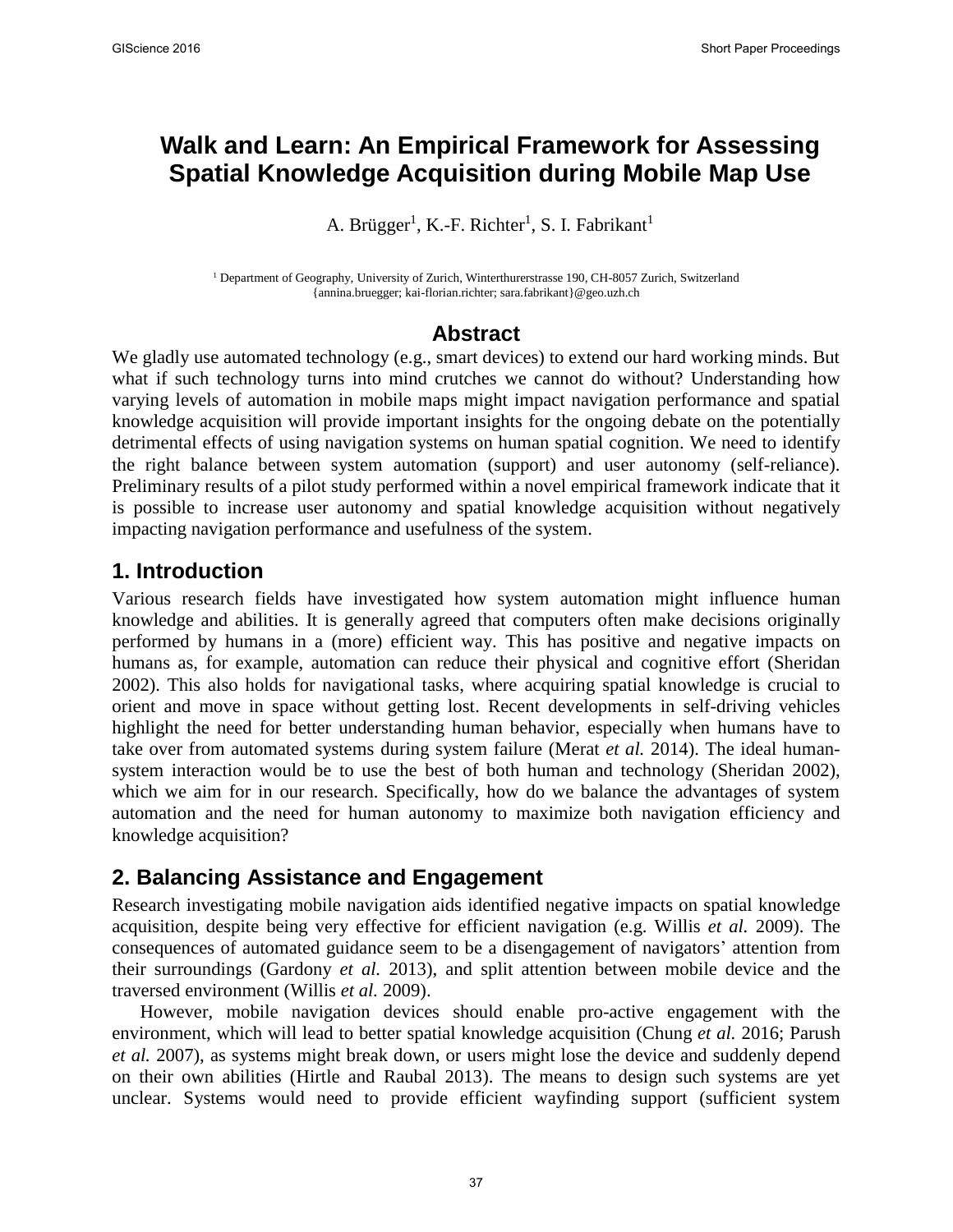automation) while at the same time engage users during the wayfinding process, such that they learn something about and from the environment (sufficient user autonomy).

Our research aims at finding the right balance between system automation and user autonomy. We are constructing an empirical framework in which we will explore various design solutions for mobile maps. This experimental setup aims to establish how system design decisions might affect users' spatial knowledge acquisition while also measuring navigation performance. The latter is important in ensuring that our experimental designs do not render the navigation task too difficult or too tedious.

A key aspect is that empirical studies with pedestrians are conducted in urban outdoor environments. We ask participants to follow a given route with the help of mobile map applications, which will vary the level of system automation for one or several cognitive processes relevant in navigation (e.g., self-localization or route planning). Adopting a betweensubject design, we plan to always test at least two participant groups with different levels of automated features: either automation is permanently present or the user needs to initiate the required cognitive process. Intermediate levels will also be considered.

Subsequent to the assisted route-following task, participants are asked to find the exact same way back without any system assistance. Walking back will assess participants' acquired spatial knowledge. This is a hard task, as wayfinding decisions have to be reversed, and the navigator's perspective of the traversed environment will change. Strategies to encode and decode spatial knowledge vary across individuals and groups (Ishikawa and Montello 2006). A key factor in our analysis will thus be the assessment of differences in spatial abilities.

In order to support our findings, we further measure the navigator's eye movements using a mobile eye tracker to determine the influence of mobile map design on participants' environmental perception. Analyzing areas of interests defined for the route-following task allows for more systematically studying participants viewing behavior, for example, when fixating environmental features with changing perspectives (e.g., original route and return journey).

We hypothesize that increasing user autonomy as a result of lowering system automation will lead to increased spatial knowledge acquisition due to increased active engagement with both the navigation application and the environment.

# **3. Pilot Study**

We are currently conducting a field study based on our novel empirical framework which tests the effects of two system automation levels on participants' self-localization process. Constant location updating on the mobile map seems to consume a user's attention (Willis *et al.* 2009), which changes how humans perceive the environment during navigation, and leads eventually to a loss of the fundamental skill of environmental information collection (Parush *et al.* 2007). Here, we report on preliminary results of a pilot study.

## **3.1 Method**

Six participants (average=25.5 years) participated in the pilot study. On arrival, all participants filled in a demographic questionnaire, donned the mobile eye-tracker (Figure 1a), and conducted a training session with the application. Half of the participants used a mobile map, which constantly updated their location on the map ('always-on' group). The second half was instructed to press a button to get their location displayed on the map for ten seconds ('on-request' group). All participants followed the route shown in Figure 1b using one of the two map application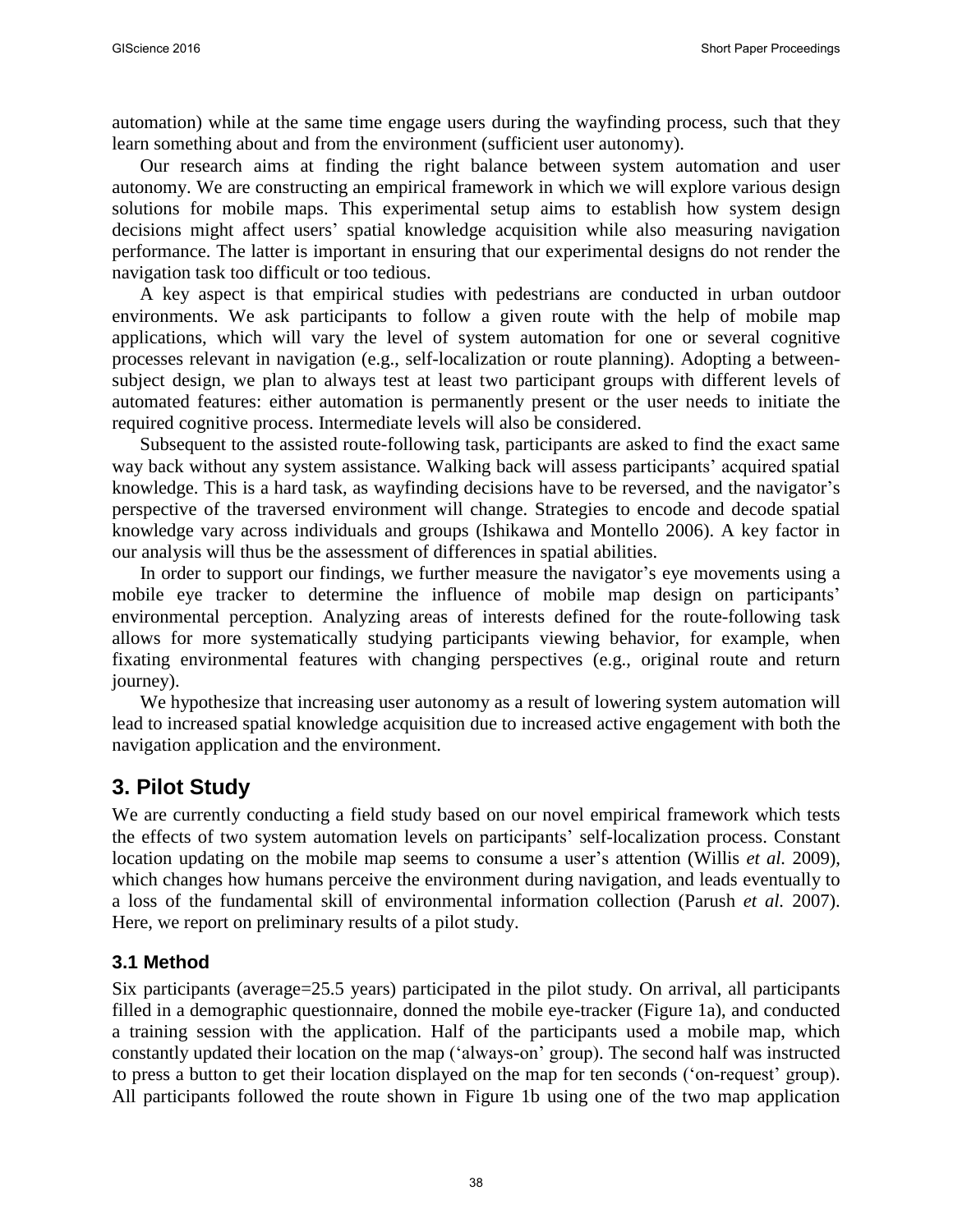types. Once participants reached the destination, they were asked to walk the same route back to the starting point without any mobile map assistance. We recorded hesitations, stops, mistakes, task time, eye movements for both navigation directions, and all interactions with the application (e.g., zoom). After these route-following tasks, participants were to respond to the Building Memory test to assess their spatial memory abilities.



**Figure 1. Participant wearing a mobile eye-tracker while using a tablet device (a) showing the route on the mobile map (b).**

#### **3.2 Results & Discussion**

Preliminary results indicate that participants with a low level of system automation ('on request') are more actively involved during the navigation process. They interact more with the mobile map, and hesitate and stop more often along the way, possibly to verify that they are still on the right track. The 'always on' group hardly hesitated or stopped during the route-following task. Interestingly, completion time is similar for both groups. Overall, the 'on request' group had no problems in walking back and finding the start point again, while all 'always on' participants made at least one mistake, and one failed to identify the starting point.

Participants in the 'always on' group seem to have slightly lower scores than the 'on-request' group in the Building Memory test. But five of the six participants achieved 20 or more out of 24 possible points, which clearly demonstrates good spatial memory abilities. Still, participants in the 'always on' group did not find the way back without mistakes.

This leads us to conclude at this stage of our research that lowering the level of automation in the self-localization process most likely positively affects spatial knowledge acquisition. It seems possible to increase user autonomy without limiting the assisted navigation process. We still need to confirm this contention once all the empirical data has been collected and analyzed, including the eye-movement recordings.

## **References**

Chung J, Pagnini F, Langer E, 2016, Mindful navigation for pedestrians: Improving engagement with augmented reality. *Technology in Society*, 45, 29-33.